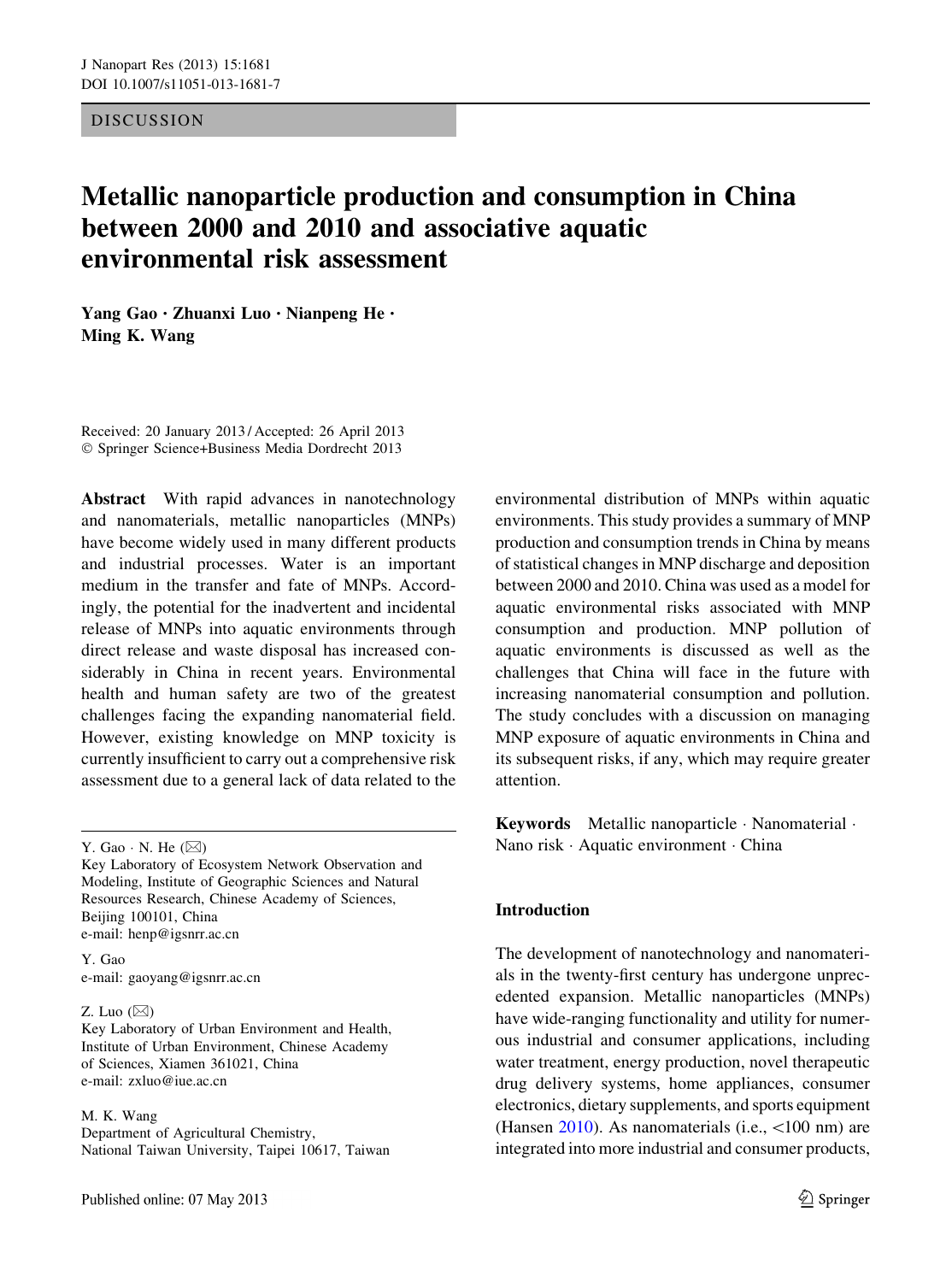the potential for unintentional and incidental MNP discharge into the environment through direct release and waste disposal has significantly increased in recent years (Thomas et al. [2011;](#page-8-0) Wang et al. [2011\)](#page-8-0). The environmental behavior and fate of MNPs with regards to adsorption, accumulation, persistence, aggregation, and mobility in different environmental media have an obvious effect on the quantity of MNPs in the environment, increasing the potential for environmental and human exposure. Since there is insufficient knowledge related to MNP toxicity, fate, and behavior at the present time, determining the severity of nanomaterial impacts on environmental and human health is impossible. Therefore, nanopollution can be considered an ''invisible pollution'' and may consequently be one of the most difficult types of pollution to manage and control.

Water is known to be an important medium in the transfer and fate of MNPs, which can enter aquatic environments alongside co-occurring chemicals by means of landfill leachates, road runoff, wastewater, etc. (Bernhardt et al. [2010](#page-7-0)). For these reasons, water safety is closely related to human health, and the potential human impact of MNP leaching into aquatic environments is starting to attract more attention. However, since only limited data are currently available, actual conditions of MNP discharge and distribution into aquatic environments remain obscure.

With rapid advances in nanotechnology, many products containing engineered MNPs have been marketed, such as scratch-free paint, sports equipment, electronic components, sunscreens, wrinkle, and stain resistant fabrics, medical products, etc. (Thomas et al. [2011](#page-8-0); Wang et al. [2011](#page-8-0)). MNPs are also used in sunscreens and cosmetics due to their transparency and enhanced efficacy. They are further used in the manufacturing of tennis rackets and baseball bats to improve strength and reduce weight. The textile industry uses nanotechnology to produce stain, wrinkle, and water resistant clothing (Dhawan and Sharma [2010\)](#page-7-0). Inorganic metal or metallic oxide nanomaterials concentrate on three product categories: paints, food packaging, and fuel additives (O'Brien and Cummins [2011\)](#page-8-0). For example, silver (Ag) nanoparticles are used as anti-bacterial agents in washing machines; cadmium (Cd) nanoparticles are being explored in the development of efficient, low-cost solar panels; nanoscale iron (Fe) is used in water treatment applications to remove contaminants from wastewater; spherical titanium (Ti) and carbon (C) nanomaterials are being evaluated for their potential to function as novel drug delivery systems based on their affinity to specific cellular organelles; and zinc oxide (ZnO) nanoparticles are used in food packaging as well as in common appliances, such as washing machines and water purifiers (O'Brien and Cummins [2011\)](#page-8-0). For these reasons, the likelihood of environmental and human exposure to MNPs is growing.

China has become the largest nanomaterial market in the Asia–Pacific owing to the rapid economic development occurring in the region (MIIT 2011). Consequently, there is an increased potential risk in MNP contamination of China's aquatic environments (Piccinno et al. [2012\)](#page-8-0). This study reviewed available data related to (1) Chinese MNP production and consumption, (2) statistical changes found in MNP discharge and deposition into aquatic environments in China between 2000 and 2010, and (3) MNP lifecycle processes in aquatic environments. Findings could provide insights into the emergent managerial practices related to the environmental risks of nanomaterials in China (and elsewhere) as a result of the growth in usage and application of nanotechnology.

#### Methods

Data related to nanomaterial production and consumption in China between 2000 and 2010 were taken from the Chinese Nanomaterials Industry Market and Investment Forecast Report (2011–2017), papers published in domestic Chinese journals, conferences, and international journals as well as from patents granted by the United States Patent and Trademark Office (USPTO, [http://patft.uspto.gov\)](http://patft.uspto.gov). Publication data were downloaded from the Science Citation Index Expanded (SCI-E) service and the Chinese National Knowledge Infrastructure (CNKI). Indicators based on publications provide important evidence of a country's progress in nanotechnology. Developing nanotechnological-based applications are contingent upon advanced scientific research. Patents were used to help judge inventive capacity. They were also used as a possible indicator of novel product/process development. Moreover, industry reports published by certain economic consultant companies can provide detailed developmental insights.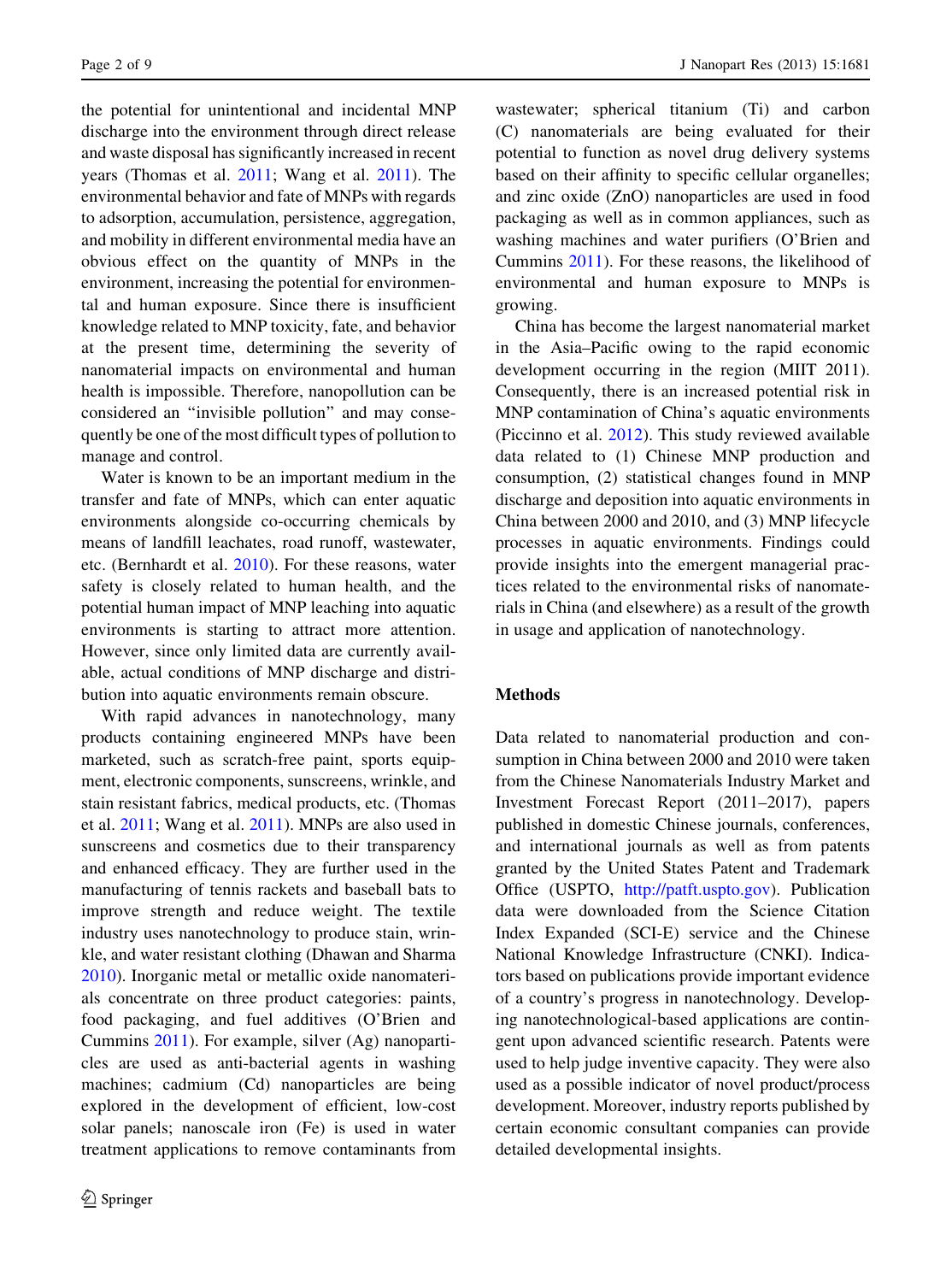Data on wastewater discharge and dust deposition were obtained from Chinese environmental bulletins (2000–2010). In predicting MNP discharge values for particular surface water constitutions in China, resulting MNP concentrations were compared to ranking categories related to different orders of aquatic contamination, which are as follows: Rank 1 (0–10 ng/L), Rank 2  $(10-100 \text{ ng/L})$ , Rank 3  $(0.1-1 \text{ µg/L})$ , and Rank 4  $(1-10 \mu g/L)$  (O'Brien and Cummins [2011\)](#page-8-0). According to the Chinese environmental bulletins consulted, the Ministry of Environmental Protection defines industrial water contamination belonging to Rank 3 and residential wastewater belonging to Rank 2. Thus, this study obtained industrial and residential MNP wastewater discharge by multiplying wastewater discharge by  $1 \mu g/L$ (the upper limit of Rank 3) and 100 ng/L (the upper limit of Rank 2), respectively. The mean value of dust containing nanoparticles was determined by monitoring dust reported in the Chinese environmental bulletins for 2000–2010. Thus, total MNP dust deposition can be calculated by total dust deposition multiplied by the mean coefficient of the dust containing nanoparticles.

Nanomaterial consumption data were taken from the Chinese Nanomaterial Industry Market and Investment Forecast Report ([2011\)](#page-7-0) and the Ministry of Industry and Information Technology of the People's Republic of China (MIIT) ([2011\)](#page-8-0). To understand relationships between increases in nanomaterial consumption and MNP pollution, a polynomial regression analysis was carried out between nanomaterial consumption and MNP pollution. All polynomial regression analyses were performed using the SPSS software package, version 12.0 (SPSS Inc., Chicago, IL, United States of America).

### **Results**

#### MNP production and consumption in China

Nanotechnology is a highly intensive field wherein technological development critically depends on scientific research. China has already attained a leading position in terms of publications, paper citations, and patent applications after  $>20$  years hard work, starting in the early 1990s (Bhattacharya et al. [2012\)](#page-7-0). For example, China has emerged as the leader in nanotechnology literature, accounting for 23 % compared to the United States of America's 21 % of the relevant literature published in 2009. It stands to reason that the top 1 % of all the cited literature on nanotechnology has the greatest international impact. Within this top 1 %, China has 132 while the United States of America has 257. Although a smaller number, it is still impressive, nevertheless. Similarly, nanotechnology patents granted by USPTO came in fourth with 34 between 2007 and 2009 (as shown in the Thomson Innovation Patent Database [2007](#page-8-0)). Subsequently, nanotechnological applications appear promising, especially when considering the substantial quantity of nanoproducts and nanomaterials produced and consumed (Zhang [2005\)](#page-8-0).

In general, with increasing developments in Chinese nanotechnology, the management of MNP exposure of China's aquatic environments and its subsequent risks, if any, should be focused on in the eastern region of the country since almost all factories and enterprises related to nanotechnology are located in eastern China. Currently, the number of nanotechnology manufacturing factories and enterprises with a total investment of 10 billion United States dollars exceeds 800, mostly distributed in eastern China (Chinese Nanomaterial Industry Market and Investment Forecast Report, 2012–2017). However, the number of nanotechnology factories and enterprises with a total investment of \$80 million United States dollars was far lower, just over 100.

Typical Chinese MNP production estimates were based on the Chinese Nanomaterial Industry Market and Investment Forecast Report (2012–2017) (Fig. 1). Greater than 1,000 tons of metallic nanopowders have been produced since 2012, including Ti, ZnO, alumina



Fig. 1 Typical MNP production in China between 2008 and 2014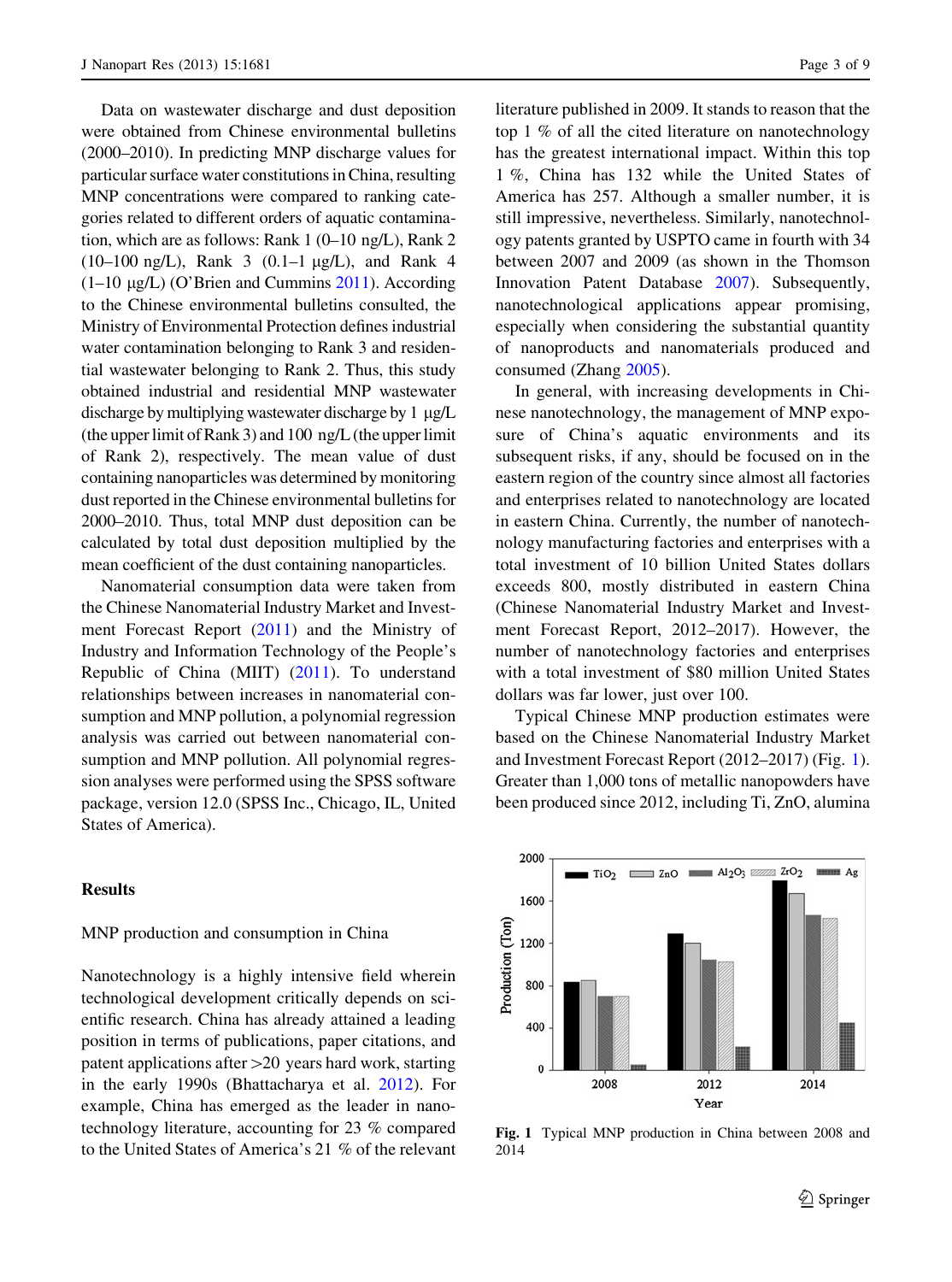$(A<sub>12</sub>O<sub>3</sub>)$ , and zirconia  $(Z<sub>r</sub>O<sub>2</sub>)$ . Similarly, the market demand for Ag nanoparticles as an anti-bacterial agent was estimated to increase up to 366 tons by 2014 compared to 45 tons in 2008. This study estimated the amount of Ti nanopowders used as uvioresistant agents to be  $\sim 800$  tons per year (since 2010). Furthermore, when a complete adjustment of economic structures is taken into account (i.e., the considerable needs related to environmental protection and energy saving measures), developmental steps in nanotechnology would increase rapidly, leading to an increase in financial commitment by more than 100 billion United States dollars by 2017 (Chinese Nanomaterial Industry Market and Investment Forecast Report, 2012–2017) due to the comparative market of MNP production and consumption in China. In particular, Ti, Ag, and ZnO nanomaterials should be emphasized because of their substantial production and consumption as well as their potential impacts on aquatic environments (O'Brien and Cummins [2011\)](#page-8-0).

# Changes in MNP emissions in China over the past 11 years

Facing a large nanomaterial market and strong consumer demand, it is necessary to evaluate MNP pollution and to characterize MNP distribution in aquatic environments to help control and ultimately prevent nanopollution from occurring. In China, less attention has been paid to MNP pollution. Only Luo et al. ([2010\)](#page-8-0) reported on distribution characteristics of  $TiO<sub>2</sub>$  in Xiamen Bay, Fujian Province. It stands to reason that an increase in nanomaterial development will accelerate MNP pollution into aquatic environments. To demonstrate the rapid development of nanomaterial integration into consumer markets in China, an evaluation of MNP discharge into aquatic environments over the past 11 years was carried out. Figure 2a shows the total amount of MNP discharged through wastewater between 2000 and 2010, with total emissions exceeding  $225 \times 10^5$  tons each year. It was determined that the primary source of MNP pollution came from industrial wastewater discharge, accounting for over 90 % of total MNP pollution. MNP from residential discharge was not a primary source of pollution. This study also estimated the effect of MNP dust deposition on aquatic environments (Fig. 2b). It was found that gross MNP dust deposition significantly decreased in recent years but remains an important source of aquatic environment MNP pollution. Industrial sources were a primary source of MNP dust deposition while residential sources were not primary contributors. As has been observed with naturally occurring MNP dispersal, Lowry et al. [\(2010](#page-8-0)) reported that dispersal from manmade sources is closely related to the biogeochemical cycling of sulfur  $(S)$ , C, phosphorus  $(P)$ , and nitrogen  $(N)$  in an environment.

The World Market for Nanotechnology and Nanomaterials in Consumer Products ([2010\)](#page-8-0) reported revenue of approximately 1,545 million United States dollars from nanotechnology and nanomaterials in consumer products in 2009. This is expected to increase to 5,335 million United States dollars by 2015, an increase largely driven by the demand for consumer electronics and household cleaning products. The nanomaterial consumer market in China exhibited rapid growth over the past 10 years, close to ten billion RMB  $(1 \text{ USD} = 6.47 \text{ RMB})$  in 2010 (Fig. [3](#page-4-0)a), where nanoparticles accounted for 93.8 %



Fig. 2 MNP discharged via wastewater a and dust deposition b into aquatic environments in China between 2000 and 2010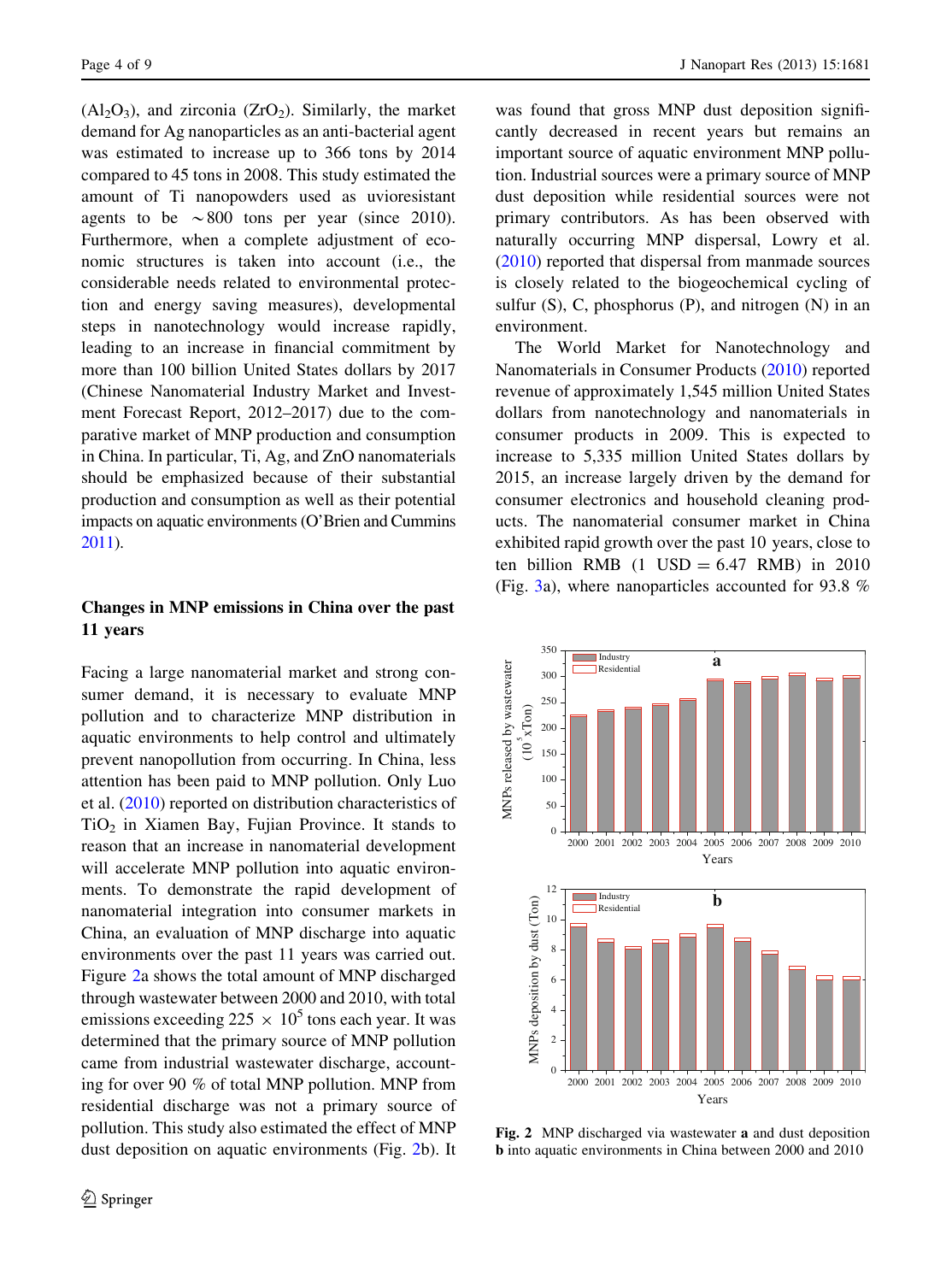<span id="page-4-0"></span>

Fig. 3 Nanomaterial consumption in China between 2000 and 2011 (a). b MNPs discharged from industrial sources via wastewater; c MNPs discharged from residential sources via

and composite nanomaterials accounted for 6.8 % of the nanomaterial market. Being a country in the midst of a rapidly developing nanotechnology industry, the nanomaterial market in China is expected to exceed 150 billion RMB within the period of the ''Twelfth Five-Year Plan'' (MIIT 2011), from 2011 to 2015.

Using statistical correlation analysis, this study found that MNP pollution produced by wastewater discharge significantly correlated to nanomaterial consumption (Fig. 3b–e), especially for MNP discharged from residential sources  $(R^2 = 0.99,$  $P < 0.0001$ ), which is much higher than that discharged from industrial sources. Nanomaterials consumed by residential sources are mostly discharged directly through water without pretreatment while industrial sources must follow strict pretreatment guidelines before discharging MNPs into aquatic environments. The overall impact of the nanomaterial consumer market on MNP dust deposition is relatively small. This is explained by the Chinese government's gradual strengthening of management practices related to dust emissions. Moreover, technology related to dust emission pretreatment is more established and easier to implement. Although a national standard in China is required, many enterprises and industries still stealthily discharge wastewater to

wastewater; d MNPs discharged from industrial sources via dust; and e MNP discharged from residential sources via dust

reduce discharge fees. This makes it difficult to manage MNPs discharged by industrial wastewater, and is also why MNP pollution in aquatic environments has gradually increased over the past decade.

#### Discussion

MNP lifecycle process risks on aquatic environments

MNPs integrated into products can be released during utilization, wear, recycling, and disposal. MNP populace exposure can occur through ingestion of contaminated drinking water and through food chain transfer (Fig. [4](#page-5-0)). The routes by which MNPs are released into aquatic environments originate from either point sources or nonpoint sources. MNP point sources include nanomaterial production or transport processes from manufacturing facilities and landfill wastewater treatment processes or stormwater runoff from manufacturing facilities or cities (Miao et al. [2010,](#page-8-0) [2011](#page-8-0); Cao [2008\)](#page-7-0). Most MNPs released into water are transported with other pollutants from nonpoint sources, such as from wearing or washing textiles containing MNPs, from using products that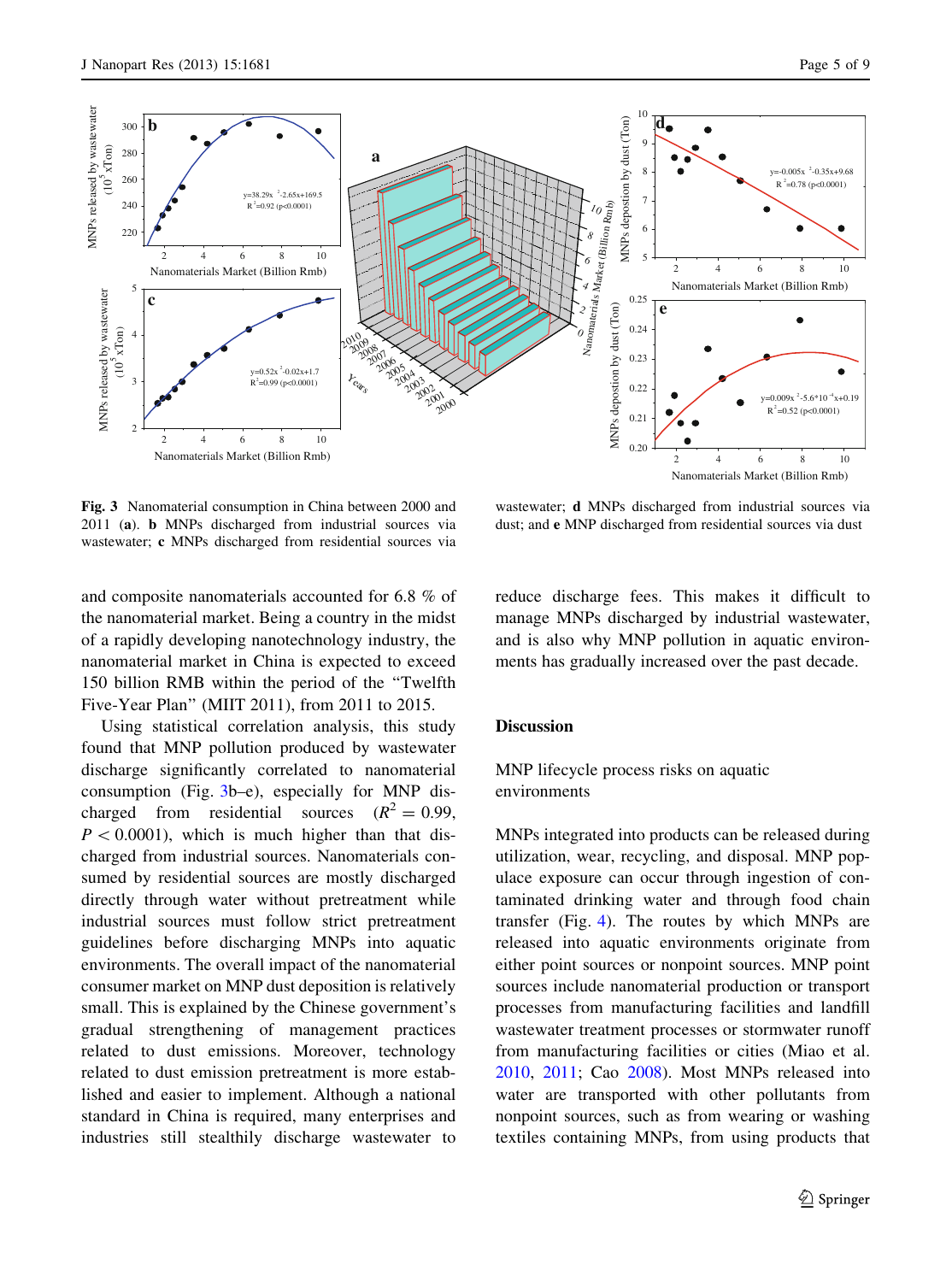<span id="page-5-0"></span>



contain nanomaterials (i.e., sunscreen, cosmetics, and paints), or from agrochemicals that leach or drain from landfills, rain runoff, etc., (Gottschalk and Nowack [2011;](#page-8-0) Gao et al. [2011](#page-7-0), [2012\)](#page-7-0). Many MNPs are inadvertently released into wastewater therefore making wastewater treatment plants an important point source for MNP discharge. These major pathways carry the greatest potential risk for MNP exposure from consumer products.

Adsorption, aggregation, and sedimentation are the primary behavioral characteristics of MNPs in water. Lin et al. ([2010\)](#page-8-0) concluded that most MNPs present in aquatic environments are aggregates rather than individual particles. Agglomeration and sedimentation are common mechanisms by which MNPs enter aquatic environments, affecting solubility. Water with elevated MNP concentrations can be expected to exhibit significant agglomeration within a couple of hours. Certain MNPs tend to form agglomerates when they come into contact with aquatic systems, distributing over time. However, smaller MNPs remain as colloids dispersed within solutions (Brar et al. [2010](#page-7-0)). Furthermore, certain MNPs are covered by surfactants during manufacturing processes, affecting the manner by which they dissolve due to the dissimilarity in agglomeration or aggregation in aqueous media

(Thomas et al. [2011\)](#page-8-0). MNPs in fluids can in most cases be quickly and completely released during application whereas MNPs adsorbed within solid matrices are gradually or only partially released (Koehler et al. [2008](#page-8-0)). MNP dissolution is predicted to be higher in aquatic environments due to their smaller particle sizes and greater surface areas, which results in a greater available reactive area relative to mass (Yang and Xie [2006](#page-8-0); Mihranyan and Stromme [2006\)](#page-8-0). In general, the rate of MNP aggregation in a solution depends on MNP concentration, surface area, and forces involved in collisions (Miao et al. [2009\)](#page-8-0).

MNP stability in aquatic systems is highly influenced by its solubility and dispersibility whereas MNP properties in water tend to change with time and the surrounding environment. Ionic strength, biochemical oxygen demand, hardness, alkalinity, pH, presence of organic matter, and composition are some hydrological parameters that modify MNP behavior in aquatic environments (Peralta-Videa et al. [2011](#page-8-0)). Moreover, dissolved ionic solutes and pH play crucial roles in MNP aggregation (Hotze et al. [2010\)](#page-8-0). Differences in pH, ionic strength, quantity of natural organic compounds, and surfactants present in sea, fresh, and marine waters will have a significant influence on MNP performance and aggregation.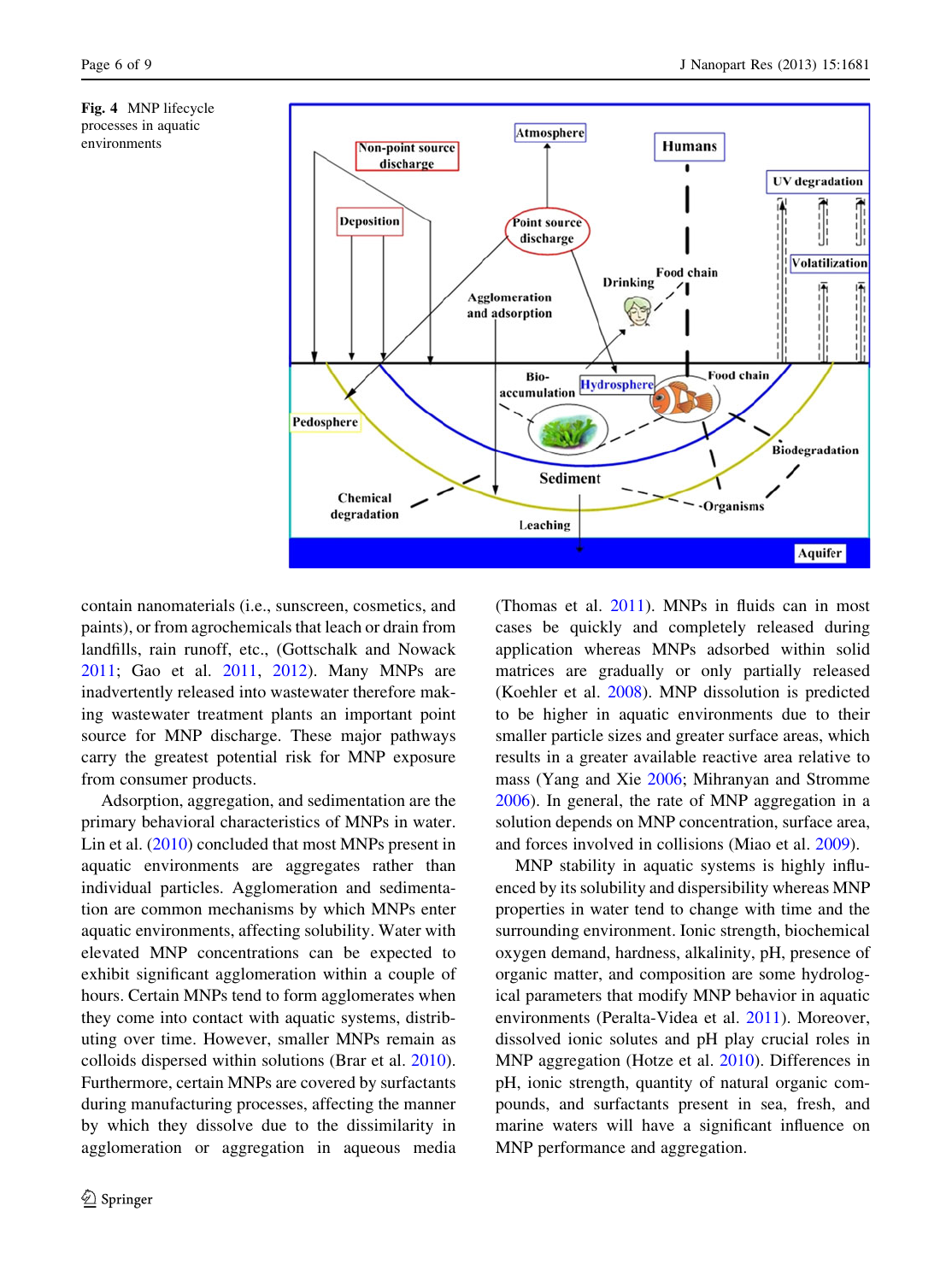MNP surface area is an important factor in MNP toxicity because nanoparticle interaction with biological systems takes place on MNP surfaces (McNeil [2005\)](#page-8-0). Furthermore, MNP transferability is typically proficient in and across epithelial cells. They can also be distributed to other body compartments, likely a function of size and surface properties (Tsuji et al. [2006;](#page-8-0) Thomas et al. [2006\)](#page-8-0). MNPs come into contact with different biomolecules when absorbed into bodies, especially proteins (Bihari et al. [2008;](#page-7-0) Lynch and Dawson [2008\)](#page-8-0), which alters MNP properties and affects MNP biodistribution and interactions with biostructures and cells. Moreover, once MNPs are inside a body, different salt concentrations and variable pH values can lead to MNP agglomeration suspension. In addition, current data related to the fate and behavior of many MNPs in environmental media that have been integrated into consumer and industrial products and processes are insufficient to draw comprehensive and definitive conclusions when applying a traditional quantitative risk assessment framework (Gottschalk and Nowack [2011](#page-8-0); Christine et al. [2013\)](#page-7-0).

Future challenges in MNP pollution of aquatic environments

As Fig. 5 illustrates, MNPs discharged from industrial wastewater in China will progressively increase alongside increasing nanomaterial consumption, predicted at 100 billion United States dollars by 2017 and reaching and output of 118.39  $\times$  10<sup>5</sup> tons. Wastewater will also continue to be the primary pathway for MNP distribution. Industrial source discharge will account for 65.16 % of total MNP discharge by 2017, a significant decrease compared to 2010 levels. Moreover, the ratio between MNPs discharged from residential sources via wastewater to total MNP discharge will significantly increase compared to 2010 levels (by nearly 40 %). MNP discharge from industrial and residential sources via dust will remain low when compared to total future MNP discharge, although this is expected to increase with increasing nanomaterial consumption.

Air  $PM_{2.5}$  (particulate matter with an aerodynamic diameter  $\leq 2.5$  µm) pollution has recently aroused concern with the Chinese government. Regional haze affecting cities in southern China has also recently been considered a weather event of great concern. The Chinese government has come to recognize the importance of protecting the environment while developing the economy. As such, it approved the first national environmental standard for limiting  $PM_{2.5}$  (Zhang et al. [2012\)](#page-8-0).Inlightofthis,itseemstheChinesegovernmentis currently committed to paying greater attention to  $PM<sub>2.5</sub>$ pollution. MNP dust discharge will more likely be addressed in future initiatives in China.

For this study, China was used as a model where risks to aquatic environments by MNP exposure were directly associated with consumer products. Potential MNP exposure was calculated through wastewater and dust. Because precise MNP classifications and distributions could not be obtained for aquatic environments in China due to a general lack of data, a summary of the available data was applied instead.

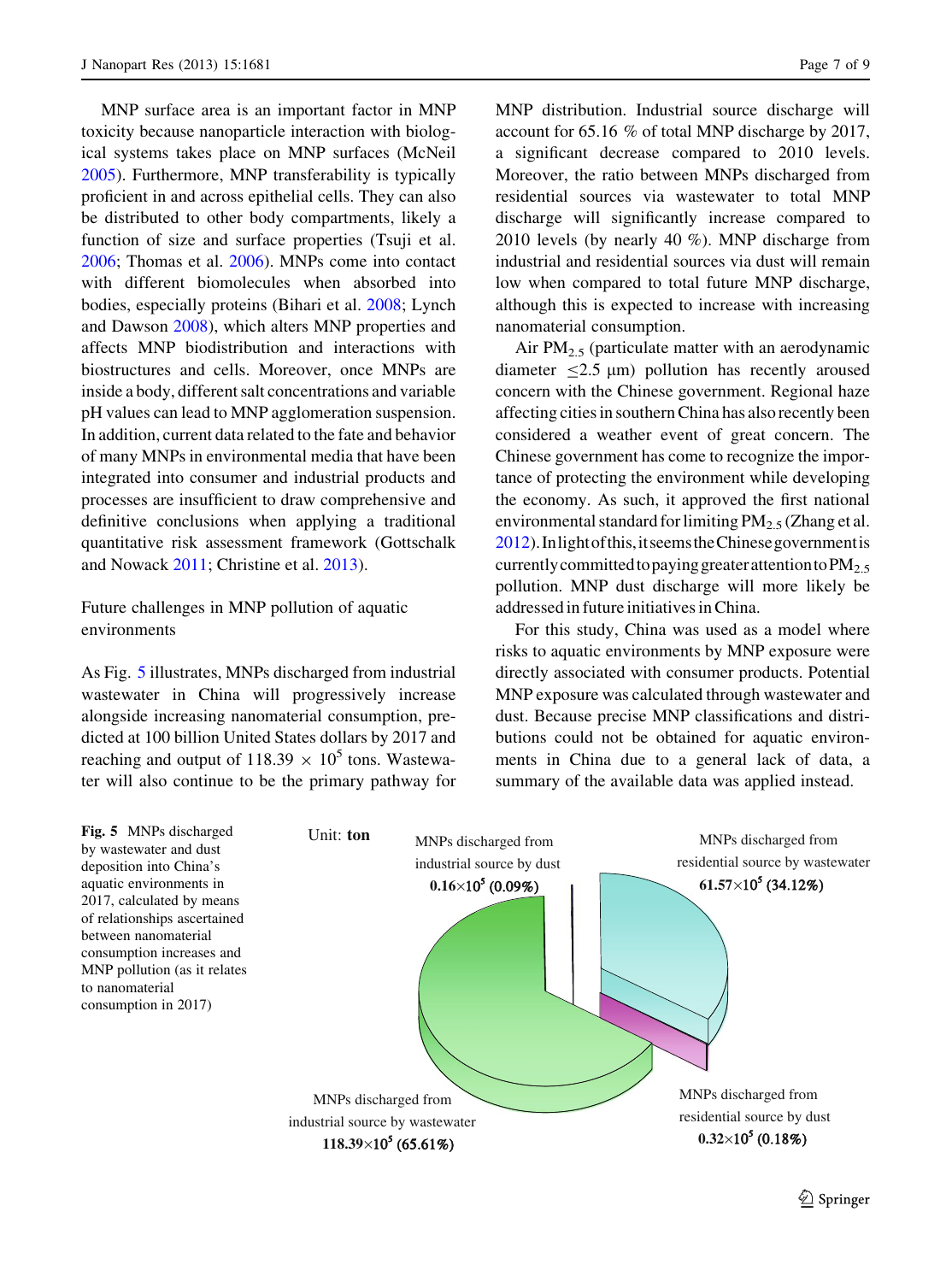<span id="page-7-0"></span>Managing MNP release and exposure can be achieved through different exposure-reduction strategies, such as restricting its use, applying specialized disposal methods, using an ultrafiltration approach, and monitoring wastewater treatment processes as well the sludge applied to soils. The challenges China will be faced in the future are as follows: (1) how to define MNP discharged by industrial and residential sources; (2) how to address risk assessments and responsibility when MNPs impact human health; (3) whether to amend existing legislation or develop a new regulatory framework by which to determine MNP pollution risk; and (4) how to control MNP discharge and determine subsequent distribution to aquatic environments.

# Conclusion

Although attempts have been made to explicate behavioral and toxicological conditions on a number of MNPs contaminating aquatic environments, insufficient understanding related to the release, transport, transformation, and fate of MNPs in such environments remains unknown. This is largely due to a general lack of relevant data. Specifically, as nanotechnology promotes emerging MNP nanomaterials and they increase in number, understanding their behavior and effects on aquatic environments will remain challenging. Emerging MNPs are handled and disposed of as hazardous waste in the vast majority of research and industrial processes today. However, very little relevant data regarding the containment, commercial product usage, or disposal of MNPs are currently available. To assess and ultimately reduce the apparent risks posed by emerging MNPs on the environment at large and human health in general, potential exposure of these materials must be taken into account. Future methodological development includes refining behavioral relationships and applying a quantitative basis to transport and persistence ranking as well as employing relevant toxicological and regulatory limits on MNP concentrations in surface water.

Current data on the fate and behavior of many MNPs existing in environmental media integrated into consumer and industrial products and processes are insufficient to draw comprehensive and definitive conclusions when applying a traditional quantitative

risk assessment framework. Modeling techniques applying experimental fate, transport, and bioavailability data could be used to determine potential environmental MNP exposure and its short-term and long-term risks on aquatic environments. As MNP development progresses, it is hoped that at least the majority of MNPs will have no adverse effects on environments and human health under realistic exposure scenarios.

Acknowledgments We thank Brian Doonan (McGill University, Canada) for his help in writing this paper and provide useful suggestions. This work was financially supported by the National Nature Science Foundation of China (41001327, 41271484, and 31200404) and the ''Bingwei'' Excellent Talents program from the Institute of Geographic Sciences and Natural Resources Research (IGSNRR), Chinese Academy of Sciences (CAS) (2012RC202). The authors would also like to thank all anonymous reviewers for their helpful remarks.

# References

- Bernhardt ES, Colman BP, Hochella MF, Cardinale BJ, Nisbet RM, Richardson CJ, Yin LY (2010) An ecological perspective on nanomaterial impacts in the environment. J Environ Qual 39:1954–1965
- Bhattacharya S, Shilpa, Bhati M (2012) China and India: the two new players in the nanotechnology race. Scientometrics 93:59–87
- Bihari P, Vippola M, Schultes S, Praetner M, Khandoga AG, Reichel CA, Coester C, Tuomi T, Rehberg M, Krombach F (2008) Optimized dispersion of nanoparticles for biological in vitro and in vivo studies. Part Fibre Toxicol 5:14
- Brar SK, Verma M, Tyagi RD, Surampalli RY (2010) Engineered nanoparticles in wastewater and wastewater sludge: evidence and impacts. Waste Manag 30:504–520
- Cao SX (2008) Why large-scale afforestation efforts in China have failed to solve the desertification problem. Environ Sci Technol 42(5):1826–1831
- Chinese Nanomaterial Industry Market and Investment Forecast Report (2011–2017). Beijing Huayan ZhongShang Economy Information Center. http://[www.gdbaogaoku.com](http://www.gdbaogaoku.com)
- Christine OH, Michael L, Khara DG, Eric SM, John MJ, Mark RW, Stephen MB (2013) Modeling approaches for characterizing and evaluating environmental exposure to engineered nanomaterials in support of risk-based decision making. Environ Sci Technol. doi[:10.1021/es302749u](http://dx.doi.org/10.1021/es302749u)
- Dhawan A, Sharma V (2010) Toxicity assessment of nanomaterials: methods and challenges. Anal Bioanal Chem 398:589–605
- Gao Y, Zhong BL, Yue H, Wu B, Cao S (2011) A degradation threshold for irreversible loss of soil productivity: a longterm case study in China. J Appl Ecol 48:1145–1154
- Gao Y, Zhu B, Wang T, Wang YF (2012) Seasonal change of non-point source pollution-induced bioavailable phosphorus loss: a case study of Southwestern China. J Hydrol 420–421:373–379